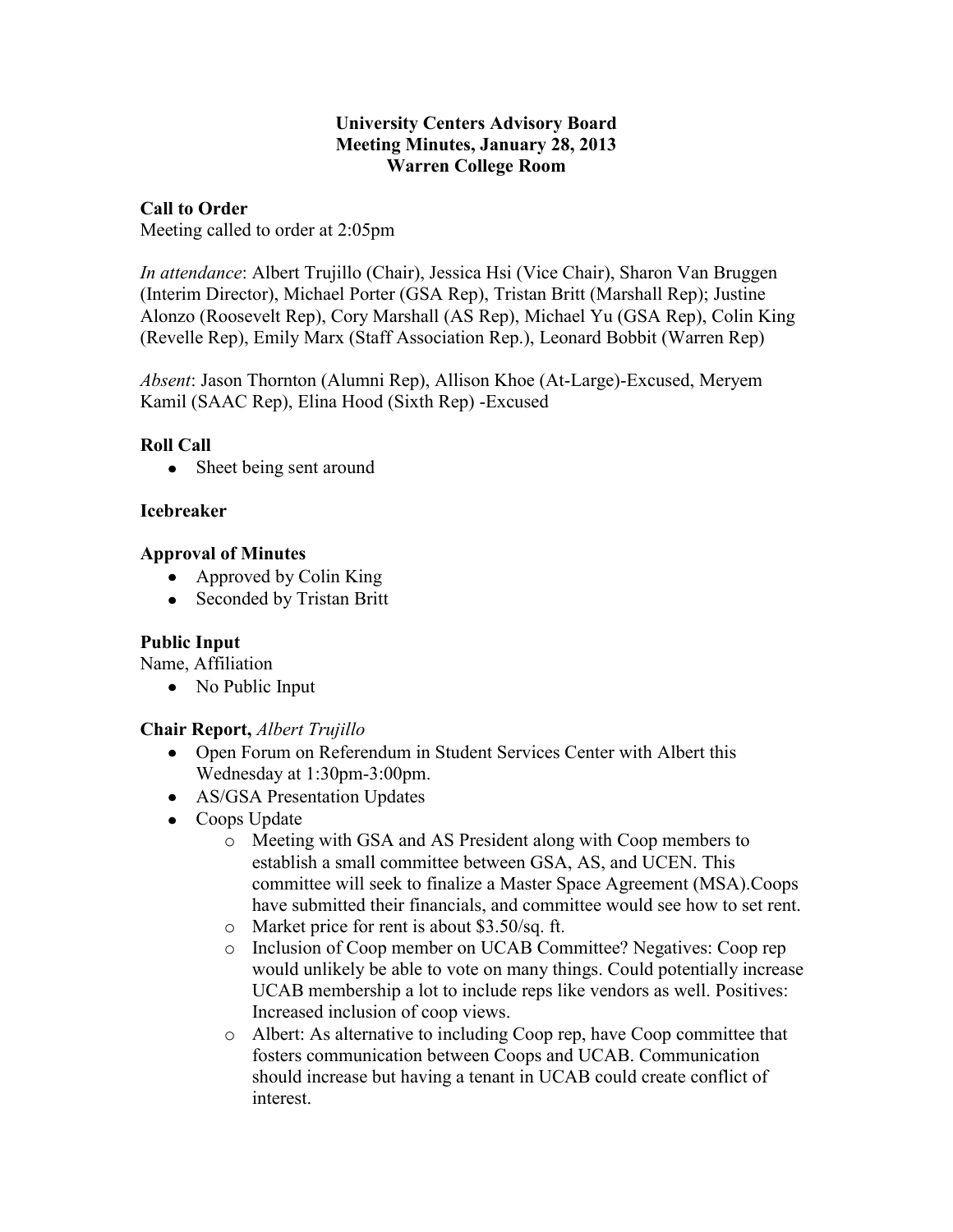- o Colin: Consider coops as nonvoting members. Easier communication if attending meetings frequently.
- o Michael Yu: Inclusion of coops might have votes that are irrelevant to them or a conflict of interest.
- o Leonard: Sports advisory board includes departments under them so UCAB should include diverse range of departments. No personal interest too since coops non-profit. And if there is a conflict of interest, the Coop rep's opinions would still be subject to the approval of the rest of the board.
- o Cory: No conflict of interest because non-profit unlike vendors on campus.
- o Michael Porter: Conflict of interest could occur over negotiations in rent.
- o Jessica: Coops have not actively expressed interest in seeking membership on UCAB.
- o Sharon: Crafts Center and Coops distinct. Crafts center is a UCEN department, and Coops are a student-run organization and tenant.
- o Straw Poll
	- Coop rep as voting member: 5
	- Coop rep as nonvoting member: 7
	- **Increase communication between coops: 4**
- o Best to have 1 member from all of coops.
- o Tristan: Would like for coop members to give presentation to UCAB.

# **Vice-Chair Report,** *Jessica Hsi*

- Space Allocation Cmte
	- o Jessica will reach out through list-serve and individually to contact those who signed up.
- At-Large Position Criteria
	- o Advertised on UCEN events page and table tents in PC. Applications close Jan 30.
	- o Criteria: Involved in multiple constituencies for a variety of vantage points. Leadership, generates ideas.

### **Interim Director Report,** *Sharon VanBruggen*

- Coop Rental Analysis
	- o Compares rents past of sales past to current rent to current sales. Example: \$.44/sq ft. but based on sales would drop to \$.17/sq ft. Rollback on debt, and rental rate would be retroactive so would reduce coops debt significantly.
- Crafts Center Funding
	- o If \$2m project for and no fundraising, UCEN reserve would drop to \$770,000. Project would be renovation i.e. bringing it up to code with ADA , fire safety regulations, etc. May be more cost effective to reconstruct. Limited by space capacity.
	- o Crafts Center cannot fundraise until UCEN identifies specific project. But whether project will be supported depends on budget situation.